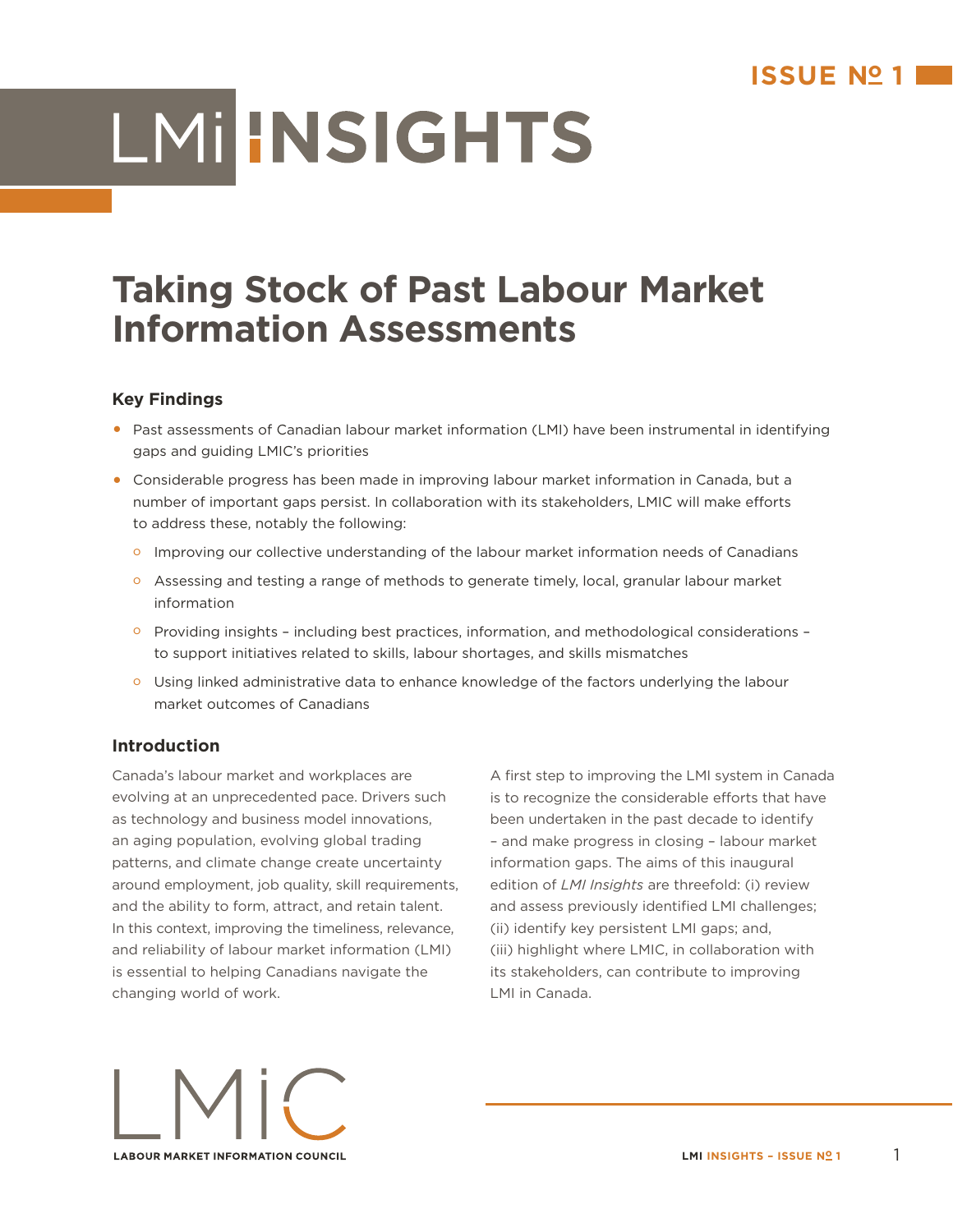### **Considerable progress, but gaps remain**

In 2009, to increase coordination and to share LMI knowledge, the [Forum of Labour Market Ministers](http://www.flmm-fmmt.ca/) – representing the federal, provincial, and territorial labour ministries – established the Advisory Panel on Labour Market Information (APLMI) to provide a thorough **[assessment](http://publications.gc.ca/site/archivee-archived.html?url=http://publications.gc.ca/collections/collection_2011/rhdcc-hrsdc/HS18-24-2009-eng.pdf)** of how to improve Canada's LMI system. Since then, several other LMI assessments have been conducted, mainly by APLMI chair Don Drummond, to chart progress and identify persistent gaps (see Box 1).

In examining these reports, we found that four main themes of LMI gaps persist:

- 1. **Information is not sufficiently tailored to users' needs:** LMI is not easily accessible to individual Canadians and is rarely provided in a format that lends itself to informed decision-making. This situation is exacerbated given the wide diversity of end-users and use-cases.
- 2. **Missing local granular data:** The lack of sufficient local, granular data persists. This has been consistently identified as a shortcoming in being able to help Canadians make informed decisions. Providing this data is essential to improving Canada's LMI system.
- 3. **Confusion regarding labour and skill mismatches:** Employers and policy makers have long called for labour market information that provides insight into skills in addition to occupations. However, clarification is needed to better understand how to measure and interpret skills, skills mismatches, and labour shortages.
- 4. **Limited insights on labour market outcomes of Canadians:** A lack of timely and comparable information and insights on how Canadians – including students, youth, and under-represented groups – perform in the labour market remains a gap in the LMI system.

In the discussion that follows, these four main themes are discussed in more depth, with emphasis on identifying where progress has been made and highlighting ways forward to improve labour market information in each area.

#### **Box 1: Past assessments of the Canadian LMI System**

For this edition of *LMI Insights*, we reviewed a wide range of reports. Most notable among these is the APLMI (2009) report, widely considered the seminal contribution to LMI issues in Canada. Since its publication in 2009, two other reports authored by APLMI's chair, Don Drummond, have been published (Drummond, 2014; Drummond & Halliwell, 2016). Several other analyses were also assessed as part of this review, including reports from the Canadian Chamber of Commerce (2015), Aon Hewitt (2016), the C.D. Howe Institute (Alexander, 2016), and the Canada West Foundation (Lane & Griffiths, 2017).

### **Designing LMI for end users**

One of the central recommendations of several LMI assessments was the need for a "one-stop shop" or single port of entry for all LMI. In some areas, notably with respect to the consolidation of government-sponsored job posting boards, there has been progress in aligning functionality and, in some cases, merging or collapsing the websites into one. All jurisdictions have also made strides in taking a client-oriented approach to disseminating LMI by offering interactive portals and establishing networks of local intermediaries to enhance dissemination of local labour market information (e.g., Ontario's Local Employment Planning Councils, Emploi-Quebec's *directions regionals*, etc.). Similarly, since 2017, Statistics Canada's [modernization efforts](https://www.statcan.gc.ca/eng/about/bp) have focused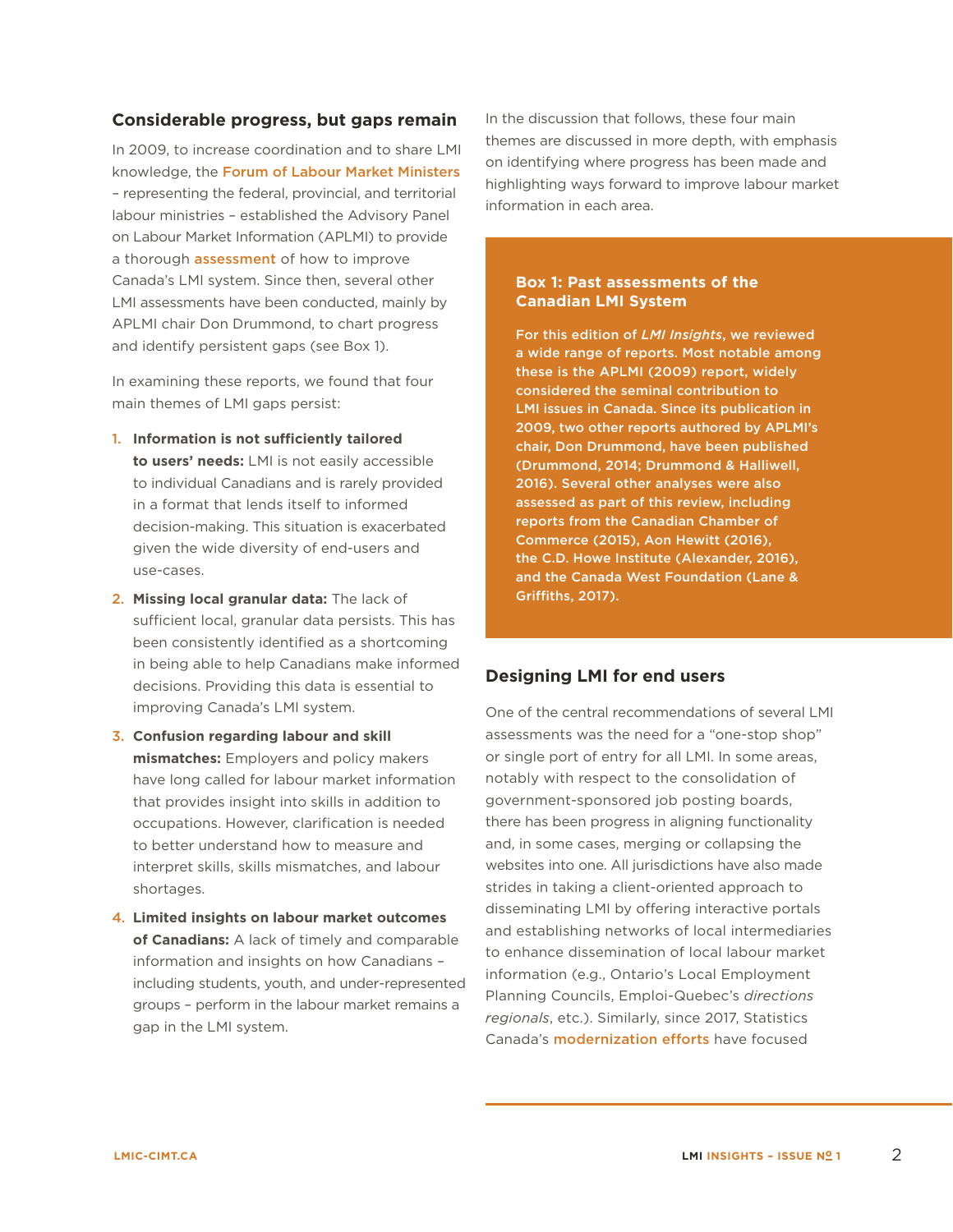on improving how people and businesses find and use the wealth of information collected by the agency.

However, by its very nature, Canada's LMI system is highly diffuse, with a wide range of information, users and providers. Such diffusion is exacerbated by rapid technological developments in recent years on how information is consumed (e.g., via smartphones) and shared (e.g., via social media platforms). LMI users are also very diverse, ranging from policymakers at the federal, provincial, regional, and local levels, to employers, workers, students, parents, educators, career practitioners, jobseekers, and, indeed, anyone looking for information to support their decision-making process.

Moreover, various groups – notably women, persons with disabilities, Indigenous peoples, youth, older workers, visible minorities, and recent immigrants – require information relevant to their unique experiences. Some steps toward improving the collection of information in a number of these areas include federal surveys such as the [Canadian](http://www23.statcan.gc.ca/imdb/p2SV.pl?Function=getSurvey&Id=133012)  [Survey on Disability](http://www23.statcan.gc.ca/imdb/p2SV.pl?Function=getSurvey&Id=133012), the [Aboriginal Peoples Survey](http://www23.statcan.gc.ca/imdb/p2SV.pl?Function=getSurvey&SDDS=3250&lang=en&db=imdb&adm=8&dis=2), the [First Nations Regional Early Childhood,](https://fnigc.ca/first-nations-regional-early-childhood-education-and-employment-survey.html)  [Education, and Employment Survey](https://fnigc.ca/first-nations-regional-early-childhood-education-and-employment-survey.html),<sup>1</sup> and provincial and territorial initiatives (e.g., Northwest Territories' Community Survey).

This diverse LMI user base translates into an equally varied set of informational needs, not just in terms of content (i.e., what information), but also form (i.e., how the information is accessed). Addressing the needs of these diverse user groups requires that LMI data, insights, and outlooks be disseminated across a variety of platforms with content focused on user needs and creative usability design. A single platform will simply not do the job.

LMIC is taking a three-pronged approach to this challenge: (i) by working with stakeholders to catalog the wide range of existing labour market information; (ii) by seeking to better understand the diverse LMI needs of Canadians; and, (iii) by ensuring that reliable LMI is disseminated through multiple platforms to ensure accessibility and effectiveness.

Success in closing these LMI gaps will require input from Canadians, where the diversity of LMI needs is still not clearly understood. To that end, LMIC is conducting a major public opinion research study to identify how Canadians use LMI and what they find to be lacking in the current system (see Box 2).

#### **Box 2: Public opinion research on labour market information needs and uses**

In working toward user-centric LMI for Canadians, LMIC has initiated a public opinion research study. Over 20,000 individuals and organizations are being surveyed to better understand how they make their education, workplace, and career decisions, as well as which information they use, including their assessment – both content and form – of this information. In total, we will survey nine user groups: employed persons, unemployed persons, recent graduates, recent immigrants, persons with disabilities, current college/ university students, parents, employers, and career practitioners. Notably, the survey is designed to produce representative results for each province and differentiate between urban and rural areas across Canada.

Results from these surveys will be made publicly available as raw data and as interactive visualizations on our website. Further, LMIC will work with stakeholders to interpret the empirical results and identify remaining LMI gaps. LMIC will also establish ongoing partnerships with these and other under-represented populations to further investigate specific LMI needs. Ultimately, the research findings will be used to inform actionable recommendations for better LMI dissemination tools and methods.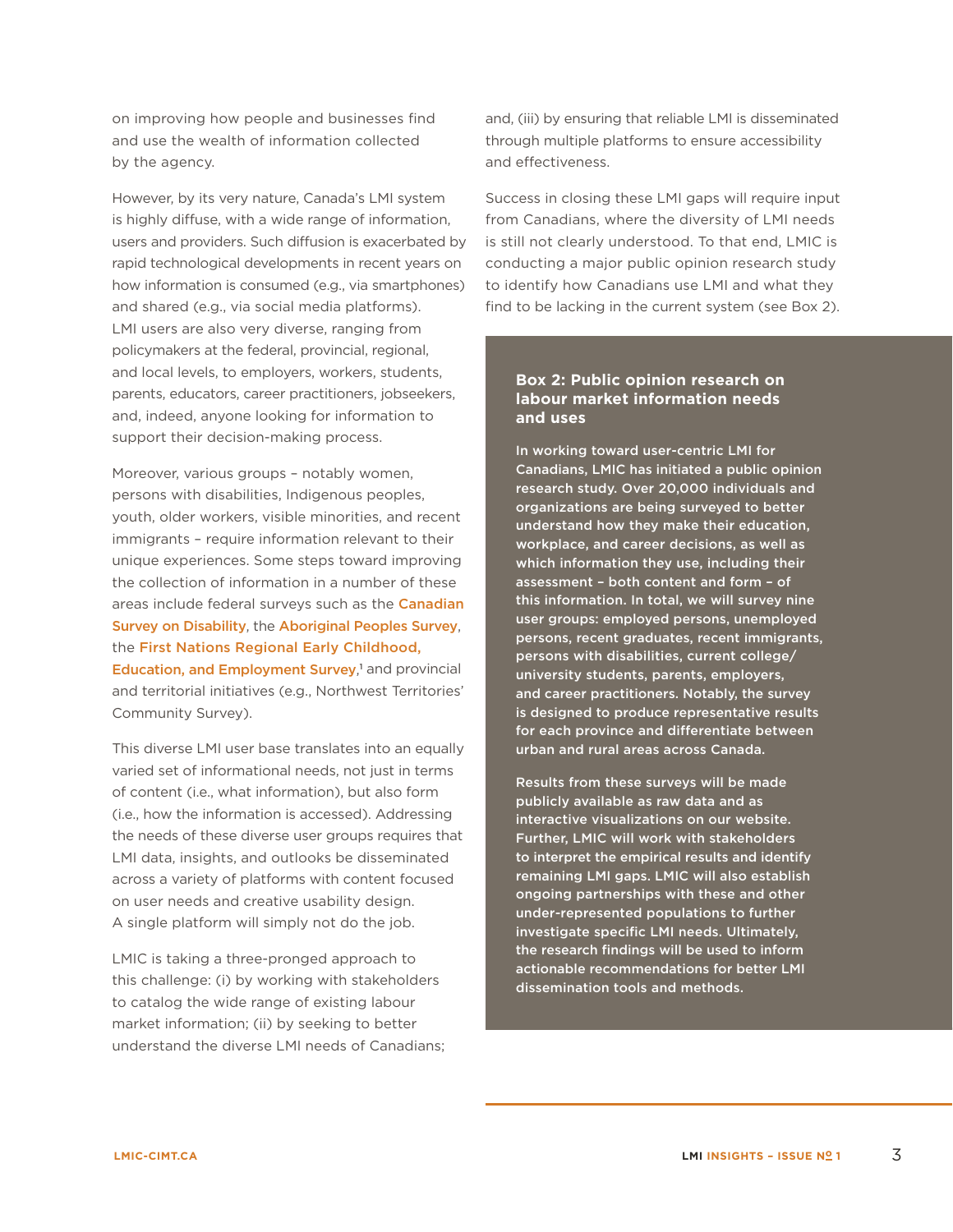#### **Improving local granular data**

Another common theme in the assessments of Canada's LMI is the call for more local, granular data to parallel the nature of decisions made by individuals, policy makers, organizations, and others. Making data more "local" typically means access to indicators at the sub-provincial level, including smaller towns and rural areas; "granular" implies access to highly disaggregated LMI data, including for instance information on occupations, industries, workplaces, job quality, and inclusiveness.<sup>2</sup>

Two crosscutting issues in the contexts of "local" and "granular" are the twin needs to (i) improve the timelessness of the data and (ii) narrow the information gap for under-represented groups for which LMI data of this nature is particularly limited. To improve LMI in this area, recommendations in earlier reports principally focused on establishing new surveys or redesigning existing ones.

Several initiatives are being implemented to generate more local, granular data, notably Statistics Canada's pilot projects to produce small area estimations from the [Labour Force Survey](http://www23.statcan.gc.ca/imdb/p2SV.pl?Function=getSurvey&SDDS=3701). In addition, several jurisdictions have acquired more local data by purchasing private third-party data or through oversampling on national surveys.<sup>3</sup> In other cases, some jurisdictions have implemented their own surveys. While surveys remain an important means of collecting data, however, they remain costly, especially if implemented on a regular basis.

Proposals to leverage new methods of gathering such information in a more cost-effective but equally reliable manner have emerged in recent reports. This includes the use of unstructured data, modelling techniques and administrative dataset linkages (now more widely accessible). Beginning with the 2011 Open Government plan, the federal government, in collaboration with the provinces and territories, has increasingly provided standardized access to administrative data. A prime example is Statistics Canada's 2011 decision to provide free online access to **[public-use microfiles](https://www150.statcan.gc.ca/n1/pub/11-625-x/11-625-x2010000-eng.htm)**. Another example is Employment and Social

Development Canada's move to implement two-way data sharing on clients funded through Labour Market Development and Workforce Development agreements. Yet, while the use of administrative dataset linkages can be cost-effective, they often come with a delay, so are not as timely as traditional surveys.

Moving forward, in partnership with Statistics Canada and other stakeholders, LMIC is exploring the feasibility of these and other approaches to increase the availability of timely, local, granular LMI, especially for those populations where such data is particularly challenging to obtain.

# **Enhancing our knowledge and understanding of labour shortages and skill mismatches**

Concern over *labour* shortages across Canada has grown among policy makers in recent years. The conversation about labour shortages, however, has steadily moved over the years toward skills and skills mismatch (as seen in the [2016](https://www.budget.gc.ca/2016/docs/plan/ch1-en.html), [2017](https://www.budget.gc.ca/2017/docs/plan/chap-01-en.html), and [2018](https://www.budget.gc.ca/2018/docs/plan/chap-02-en.html) federal budgets). As workplaces undergo dramatic changes, the lack of relevant, reliable LMI information and insights in this area contributes to the disconnect between the ability of employers to find people with the right skills and for individuals (along with education and training institutions) to know what skills and training to invest in.

In this context, a main recommendation from previous reports, notably [Drummond \(2016\)](http://thebusinesscouncil.ca/wp-content/uploads/2016/06/Labour-Market-Information-June-13.pdf), was to have a clear picture of the skillsets needed for various jobs. Reducing labour imbalances<sup>4</sup> requires, among other tools, improved clarity of definitions and measurement of skills and labour shortages as well as easily accessible information about the skills demanded today and expected tomorrow. A number of efforts are underway in this vein. For example, the federal government has announced a future skills initiative, including a Future Skills Council and a Future Skills Centre, an arm's-length body focused on skills assessment and development, among other things (Box 3).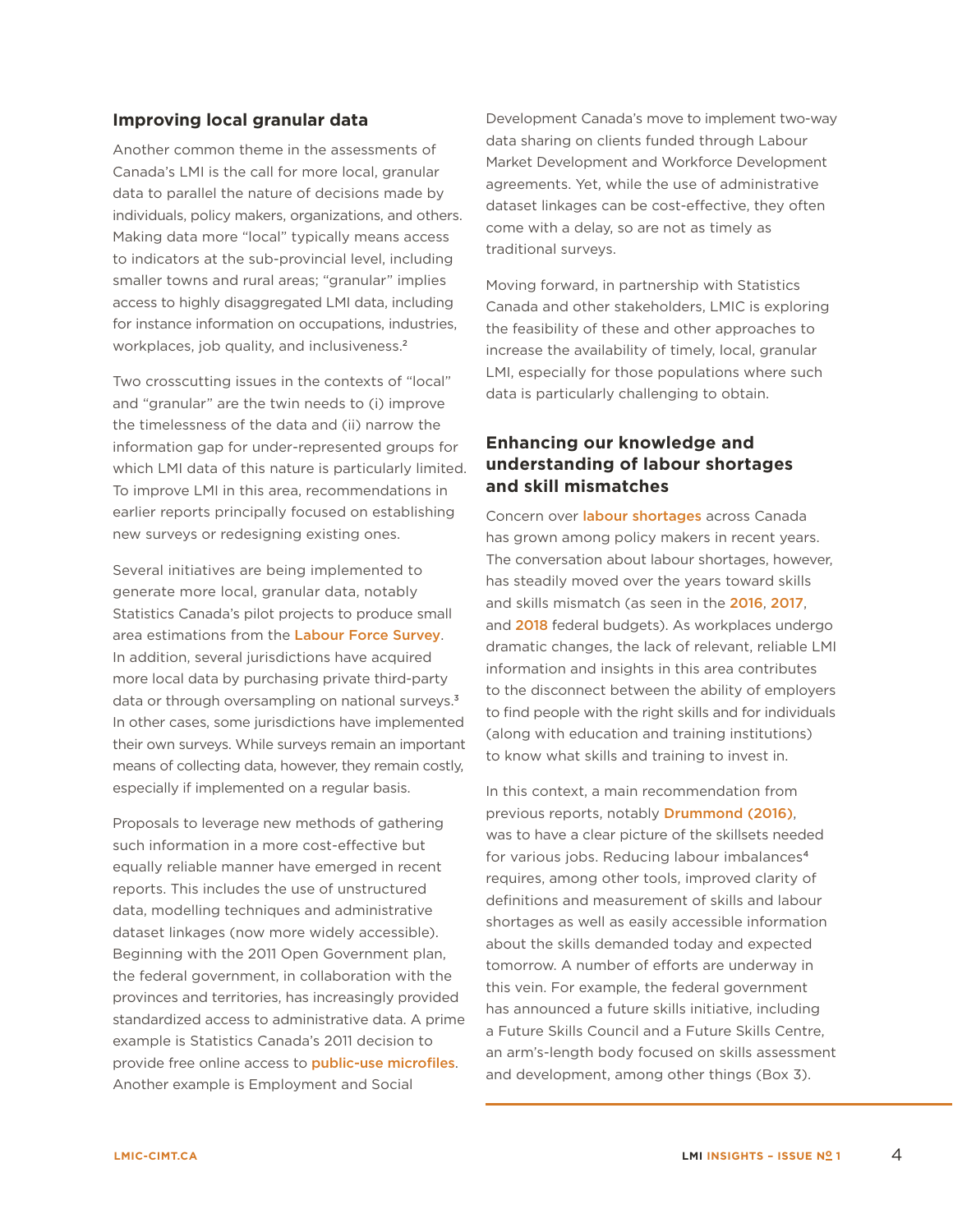#### **Box 3: Canada's Future Skills Initiative**

Future Skills was announced in Budget 2017 and reaffirmed in Budget 2018. The aim is to support skills development and measurement in Canada, and to build a highly skilled, resilient workforce. It will pinpoint the skills required by employers now and into the future, explore innovative approaches to skills development, and share information for future investments and programming. Working in collaboration with provinces and territories, the private sector, educational institutions, labour, and not-for-profit organizations, it will include the following elements:

- **•** A Future Skills Council to advise on emerging skills and workforce trends
- **•** A Future Skills Centre, arm's-length from the government, focused on developing, testing, and rigorously measuring new approaches to skills assessment and development

Source: For more information, visit [here.](https://www.canada.ca/en/employment-social-development/programs/future-skills.html)

To support improving LMI in this area, LMIC will assess the data gaps, identify best practices, and provide additional clarity to understand and measure these complex issues. In doing so, LMIC's goal is to support related initiatives, including the Future Skills Centre, by collaborating on areas of mutual interest and providing the necessary labour market information and insights on these matters.

# **Improving knowledge of labour market outcomes of Canadians**

Considerable investments, financial and otherwise, go into training and educating Canadians through schooling, apprenticeships, and on-the job training to equip them with the necessary skills and qualifications to succeed in their careers and in life. Information about the return on these investments is essential so that policy makers, institutions, and Canadians can make informed decisions. For post-secondary education, Statistic Canada's [National Graduate Survey](http://www23.statcan.gc.ca/imdb/p2SV.pl?Function=getSurvey&SDDS=5012) has been the main tool used to measure graduates' performance. The timing (every five years) and scope (estimation unavailable at the sub-provincial level), however, hinder its relevance for provincial and territorial jurisdictions, who conduct their own surveys.

Innovative and cost-effective approaches, therefore, are being implemented to improve data availability. Chief among these is the [Education and Labour](https://www.budget.gc.ca/2018/docs/plan/chap-01-en.html)  [Market Linkage Platform](https://www.budget.gc.ca/2018/docs/plan/chap-01-en.html) (ELMLP), announced in the 2018 federal budget. By linking [post-secondary](http://www23.statcan.gc.ca/imdb/p2SV.pl?Function=getSurvey&SDDS=5017&dis=1) and **[apprenticeship](http://www23.statcan.gc.ca/imdb/p2SV.pl?Function=getSurvey&SDDS=3154)** information with T1 Family File [\(T1FF\)](http://www23.statcan.gc.ca/imdb/p2SV.pl?Function=getSurvey&SDDS=4105&lang=en&db=imdb&adm=8&dis=2) anonymized tax data, ELMLP tracks students in a wide variety of programs (e.g., universities, colleges, apprenticeships) through graduation and through their subsequent outcomes in the labour market, including annual income.

Along with our key stakeholders, LMIC is working to develop broad, inclusive indicators of labour market outcomes for students to help identify any opportunities for improvement. More broadly, LMIC aims to improve the robustness of data and the analyses of labour market outcomes for Canadians – including students, youth and underrepresented groups – and translating them into actionable information and user-friendly insights.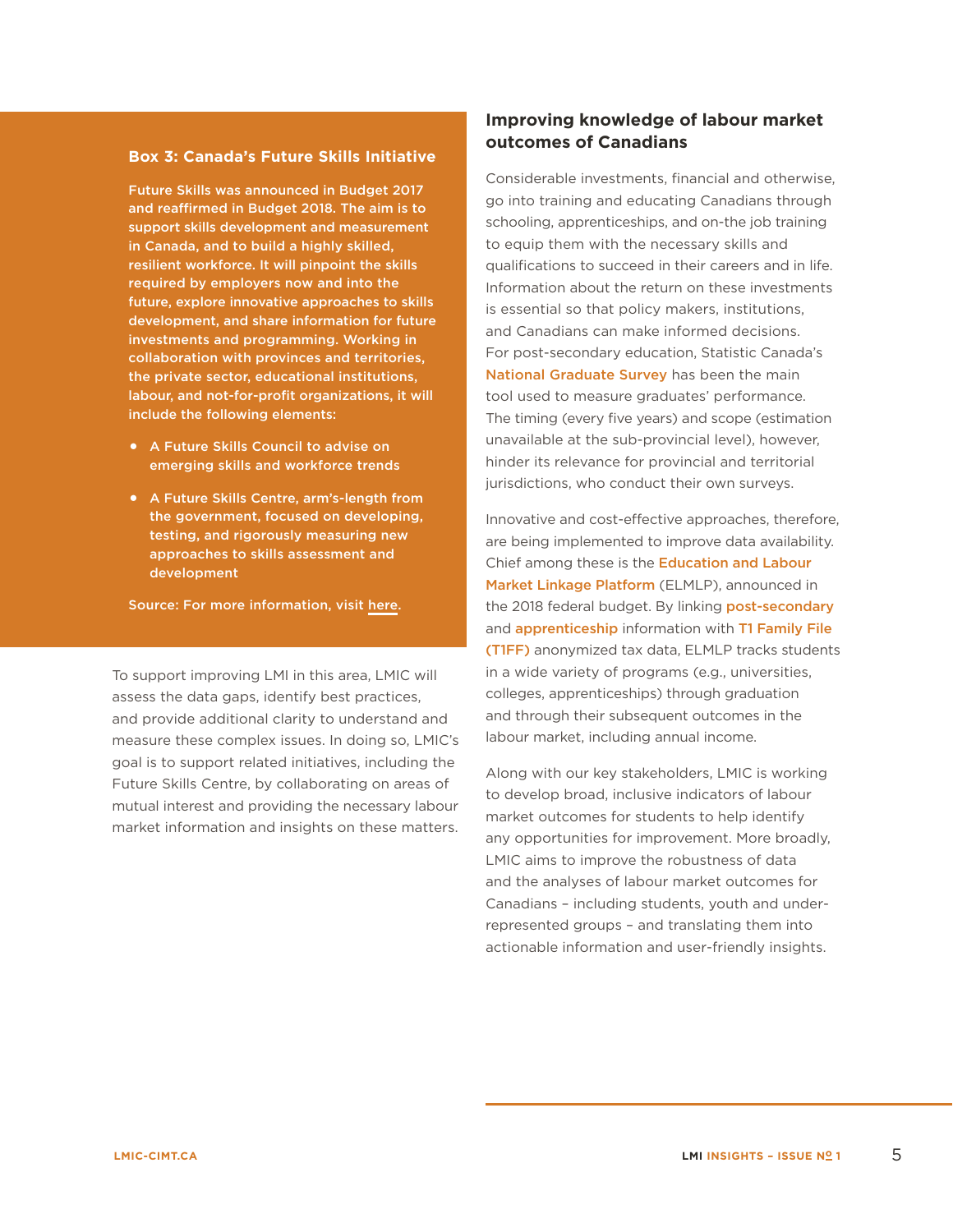## **The way forward**

A first step in understanding the prevailing labour market information in Canada was to document and review past reports that assessed the situation. This included assessing the validity of and progress towards key recommendations stemming from these reports, particularly those that align with LMIC's strategic goals. This inaugural edition of *LMI Insights* reveals that despite progress in several areas of labour market information, gaps persist in four key areas (see Figure 1). Moving forward, LMIC will work with our stakeholders to assess potential approaches and to develop solutions for closing these gaps, including the respective roles of each stakeholder and of LMIC itself.

Addressing the challenges and opportunities presented by the changing nature of work is no easy task; it requires a range of complementary, mutually reinforcing efforts. In that context, timely, relevant, reliable labour market information is not enough, but it is undeniably essential in our collective efforts to help Canadians succeed.

#### **Figure 1. Closing key LMI gaps: The way forward**

|                                                                                             | <b>COMPTAINATION</b> CONSIDERATION IN THE CONSERVANCE CONTINUES AND CONSIDER A LATE COMPANY COMPANY COMPTAINATION IN T                                       |                                                                                                               |
|---------------------------------------------------------------------------------------------|--------------------------------------------------------------------------------------------------------------------------------------------------------------|---------------------------------------------------------------------------------------------------------------|
| <b>Designing LMI</b><br>for end users                                                       | Document and assess LMI and data sources<br>Better understand the diverse LMI needs<br>of Canadians                                                          | Make LMI tailored to the<br>diversity of user needs<br>widely available                                       |
| Improving local<br>granular data                                                            | Explore feasability of options in improving<br>local granular LMI                                                                                            | Place information in the hands<br>of Canadians to maximize<br>impact and improve program<br>and policy design |
| Enhancing our knowledge<br>and understanding of<br>labour shortages and<br>skill mismatches | Provide clarity in understanding skills,<br>labour shortages, and skills mismatch<br>Support and collaborate with related initiatives                        | Increase availability of<br>insights on the jobs of<br>today and tomorrow                                     |
| Improving knowledge of<br>labour market outcomes<br>of Canadians                            | Establish indicators for measuring labour<br>market outcomes<br>Support analysis and dissemination of labour<br>market outcomes for under-represented groups | Improve reporting on the labour<br>market outcomes of Canadians<br>and champion best practices                |